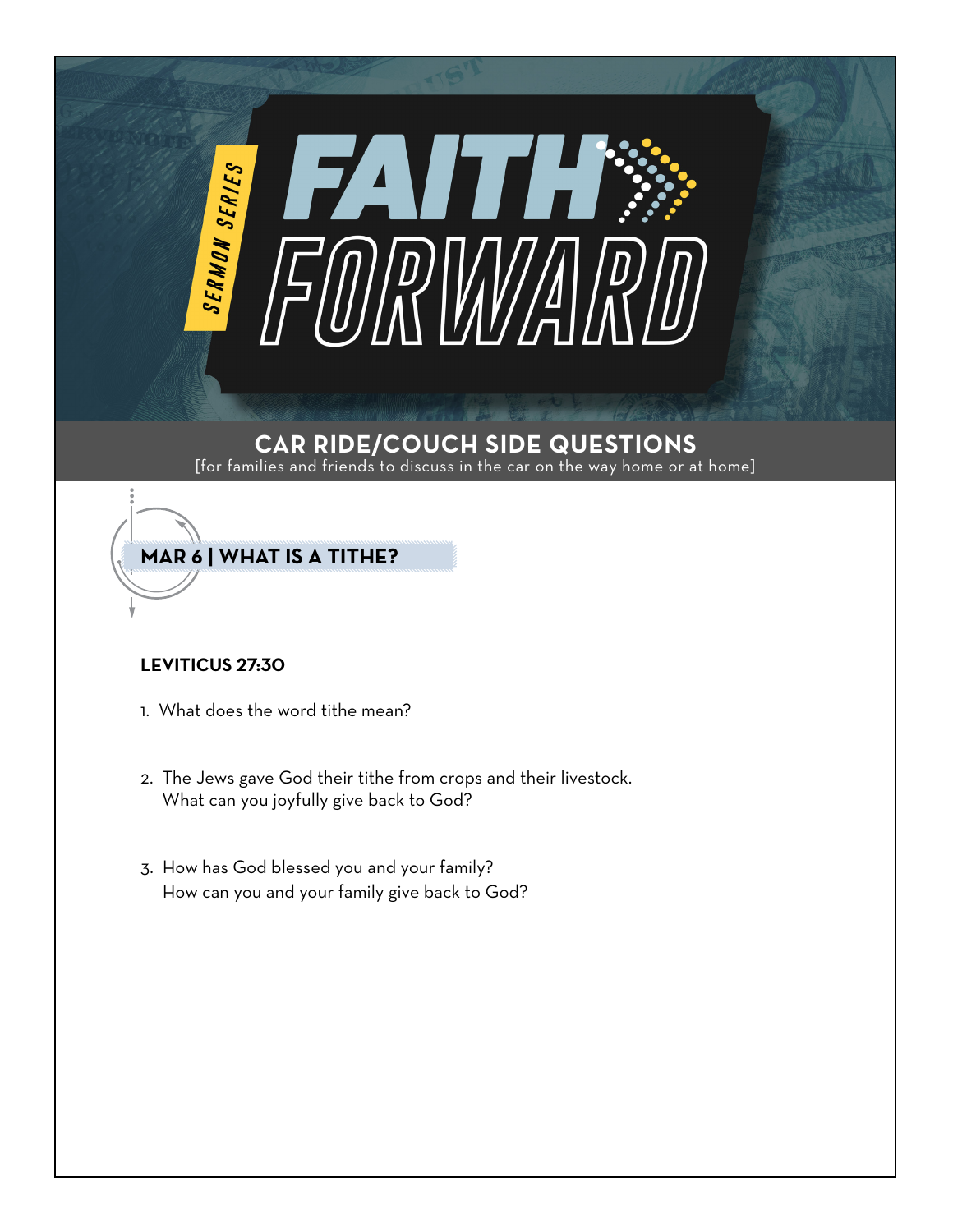

# **MAR 13 | WHAT IS AN OFFERING?**

# **LUKE 10:25-37**

- 1. Why is it important for us to be a 'good neighbor'?
- 2. How is God inviting you into a life of generosity?
- 3. What are you willing to give Jesus as an offering of thanks in return for what He did for you?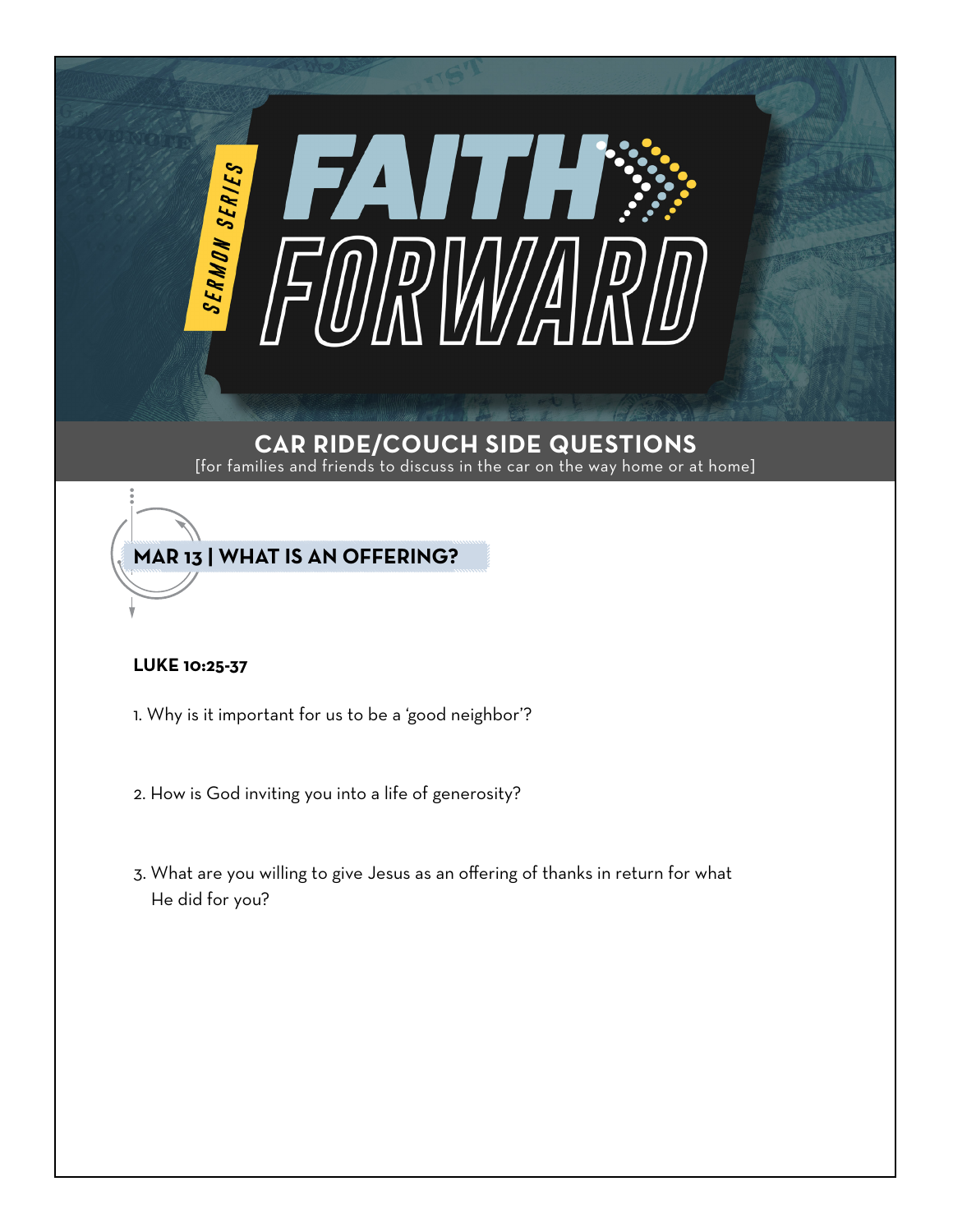



#### **MATTHEW 6:19-21**

- 1. What is your most treasured possession?
- 2. How would you feel if you lost it?
- 3. What are some ways to please Jesus? Pleasing Jesus stores up treasures in heaven.